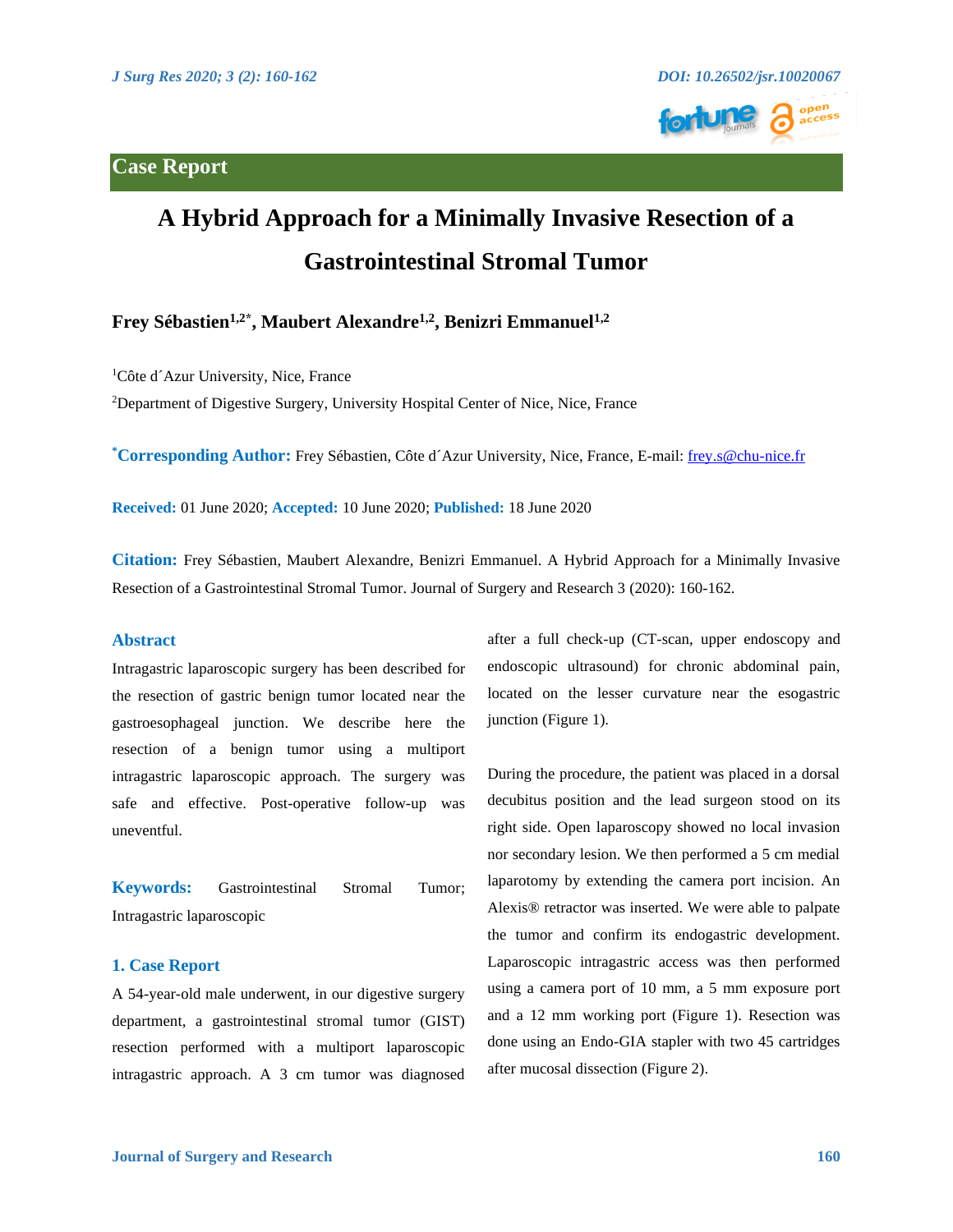

**Figure 1:** (a) Upper endoscopy view and (b) endoscopic ultrasound view of the tumor; (c) Per-operative view of intragastric trocar placement.



**Figure 2:** Per-operative endogastric view: (a) at the introduction of scope; (b) after mucosal dissection; (c) after stapling; (d) Tumor resected measuring 32 mm.

The success of this hybrid technique is due to the excellent visibility along with the possibility for a safe and a full-thickness resection. Post-operative follow-up was uneventful and discharge was authorized at day 2. Pathological examination confirmed a GIST with a clear margin. Since the first description of intragastric laparoscopic surgery in 1995, more technical and tactical advancements have been described [1, 2]. Its use for benign gastric lesions resection is now part of the surgeon arsenal, especially for tumor located near the